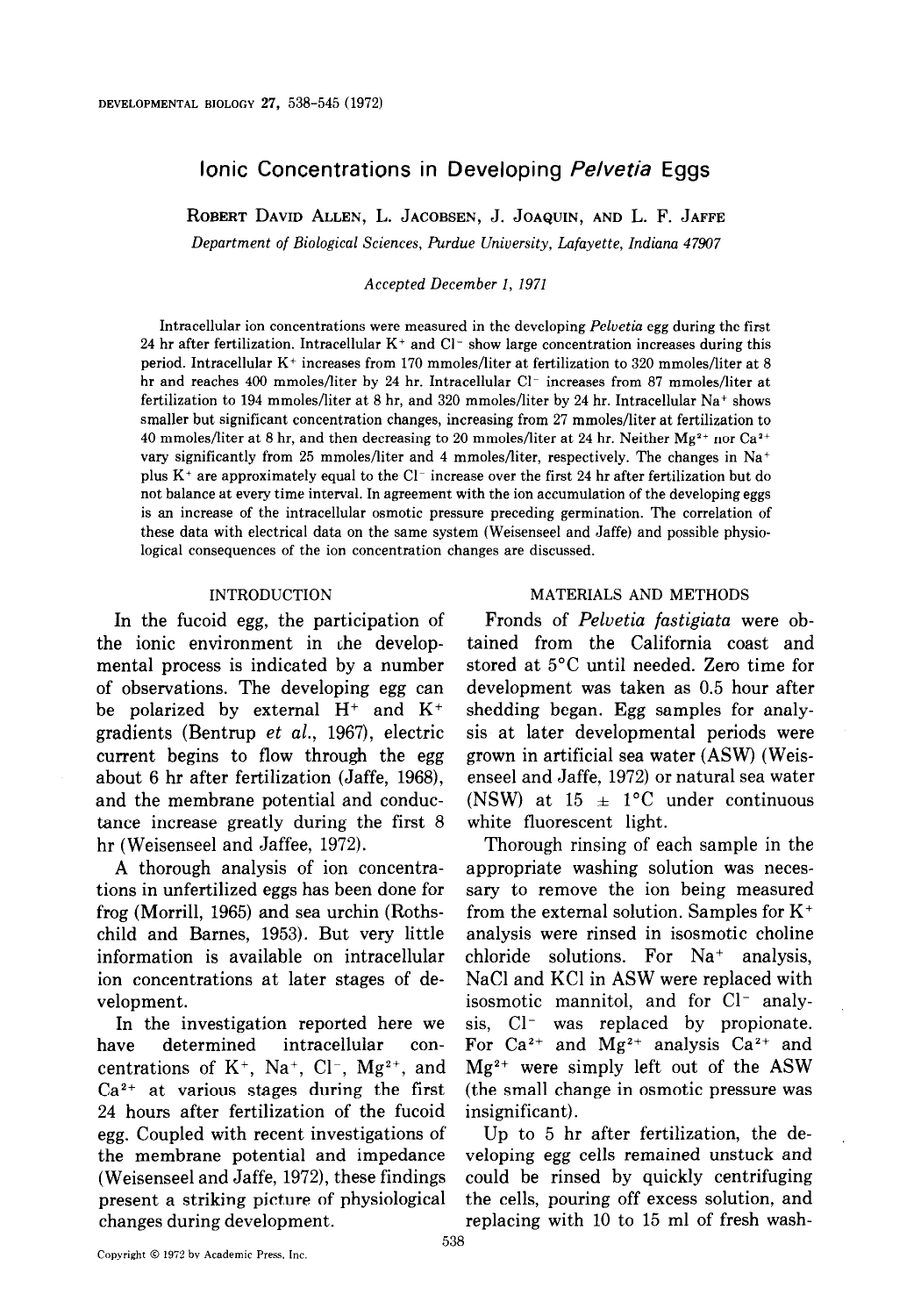ing solution. This process was repeated 5-7 times. By 8 hr the cells had become firmly stuck to the bottom of their container and were rinsed with 5-7 changes of washing solution. Preliminary checks with radioactive tracers indicated 5 washings sufficient to remove external ions. Usually the washing procedure was completed within 3 min, but for  $Ca^{2+}$  and  $Mg^{2+}$  it was extended to 10–15 min to remove all ions from the cell wall.

Two methods were used to prepare and analyze samples for ion contents. Samples for  $K^+$ ,  $Ca^{2+}$ , and  $Mg^{2+}$  were analyzed on an atomic absorption spectrometer (Perkin-Elmer Model 303) while Cl<sup>-</sup> and Na<sup>+</sup> were analyzed using ion-specific electrodes (Orion models 94-11 and 94- 17A). For the atomic absorption samples struck eggs were grown in quartz crucibles. After rinsing and drying overnight at  $60^{\circ}$ , the K<sup>+</sup> samples were digested in 0.5 ml 50/50 sulfuric-nitric acid for 15 min and the  $Ca^{2+}$  and  $Mg^{2+}$  samples were digested in nitric acid and evaporated to dryness two or three times. Chemical and ionization interferences with the atomic absorption measurements of  $K^+$  and  $Ca^{2+}$  were suppressed as follows: to the  $K^+$  samples Cs (1000 ppm) and HCl (0.6 N) were added and to the  $Ca^{2+}$  samples La  $(1\%)$ , K<sup>+</sup> (1000 ppm), and HCl (5%) were added.

For the ion-specific electrode samples, stuck eggs were grown on 1 cm diameter Teflon disks. Immediately after rinsing, l-2 ml of distilled water was placed on each sample and dried at 75°C. The dried samples were soaked at least 12 hr in distilled water and the resulting solution diluted to 2 ml. The sample ionic strength was adjusted with 10 mM  $KNO<sub>s</sub>$ in Cl<sup>-</sup> samples and 5 mM CaCl<sub>2</sub> in Na<sup>+</sup> samples. Sodium samples were buffered with  $0.5$  mM CAPS (Sigma Chemical Co.) at pH 10, and Cl<sup>-</sup> samples buffered with  $0.5 \text{ mM}$  Tris-NO<sub>3</sub> at pH 8.

The sample size was measured by photographing each sample or a sample aliquot in each experiment and determining the egg number from the photograph. Cell volumes were calculated from measurements of cell diameter. From 3000 to 30,000 eggs were required for each sample, depending on the ion being measured.

The ion content of the cells could be expressed as millimoles per liter of cell water from the ion analysis, cell volume measurements, and percent cell water at the various stages of development. Percent water was determined from wet and dry weights of samples grown on Teflon disks. The wet weights were corrected for extracellular water by rinsing for 30 sec with  ${}^{36}$ Cl sea water and counting after taking dry weights. The  $30$ -sec  $36$ Cl rinse allowed exchange with at most 1% intracellular Cl<sup>-</sup> and would thus result in less than 1% error in the percent water determinations.

Intracellular osmotic pressure was taken as the osmotic pressure of an external solution causing plasmolysis (microscopically detectable separation of the protoplast from the cell wall) of 50% of the cells in a 100 egg sample. The external solutions were composed of artificial sea water with added mannitol used to increase the osmotic pressure by an amount calculated assuming ideal solutions.

#### RESULTS

## Cell Water Content

Changes in the egg cell water content during the first 24 hr after fertilization are shown in Fig. 1. The measured water content did not vary significantly from 45% during the first 14 hr, but a large increase to 57% was apparent by 24 hr. However, the cell volume begins to increase (and most likely the cell water also) at the onset of germination. Considering both measured water content and cell volume, the dotted line in Fig. 1 represents the best estimate of cell water and was accordingly used in all later calculations. These values actually represent percent cell water by weight but were la-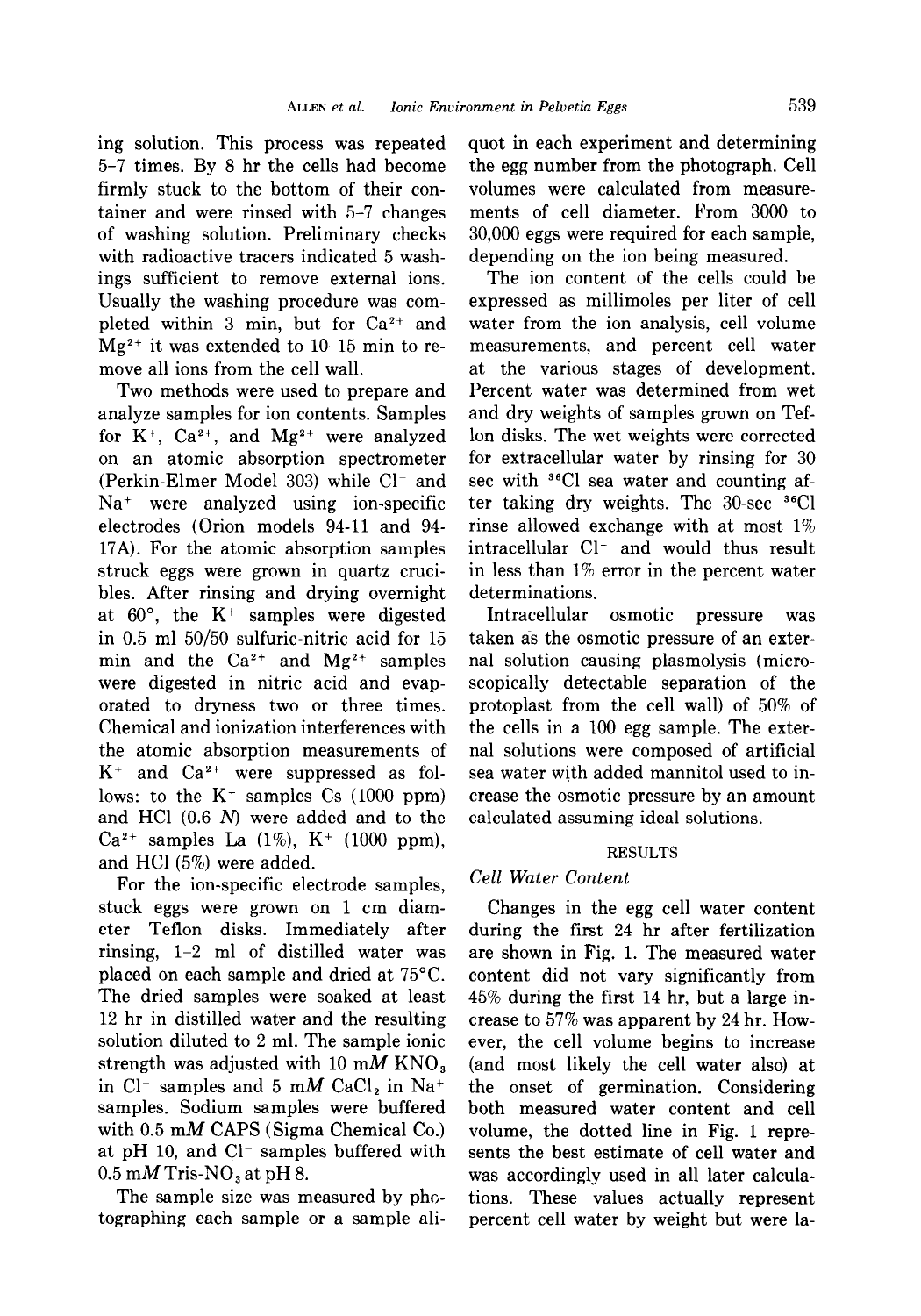

FIG. 1. Change in cell water content (percent by weight) of developing Peluetia eggs. Each point represents the average of all measurements  $\pm$  SEM. Values for the calculation of ion concentrations were read from the dotted line.

ter used to calculate cell water from the measured volumes. This approximation leads to no significant error; a preliminary comparison of ion concentrations measured from weighed samples and photographed samples yielded measurements which agree within  $\pm 3\%$ . Small deviations in percent water will result in larger errors in calculated ion content. For example,  $\pm 5\%$  cell water will lead to  $\pm 10\%$  in the calculated ion content. However, since the standard error of the mean of percent water measurements at each experimental point was less than  $\pm 5\%$ , this variation was not a serious source of error.

## Intracellular Ion Concentrations

The intracellular ion contents (in mmoles/l cell water) during the 24 hr following fertilization are shown in Fig. 2; the significance of ion concentration changes was determined using the Student  $t$  test. The most obvious concentration change is the large increase in both  $K^+$  and  $Cl^-$ . Intracellular  $K^+$  concentration ( $[K^+]$ ) remains at 170 mmoles/l up to 2 hr after fertilization then rapidly increases to about 320 mmoles/l at the onset of germination  $(8 \text{ hr})$ . As germination proceeds  $[K^+]$ continues to increase, but more slowly, reaching 400 mmoles/l at 24 hr.

Intracellular  $Cl^-$  concentration ( $[Cl^-]$ ) is initially 87 mmoles/l, somewhat lower than  $[K^+]$ . Between 0 hr and 1 hr  $[Cl^-]$  may decrease slightly, although this change is not statistically significant. By 8 hr [Cl-] has increased to 194 mmoles/l and by 14 hr to 310 mmoles/l, with no further significant change at 24 hr.

Intracellular  $Na^+$  concentrations ( $[Na^+]$ ) show smaller but significant changes. At fertilization [Na+] is 27 mmoles/l, increasing to 40 mmoles/l by 8 hr, and then decreasing to 20 mmoles/l at 24 hr.

Over the 24-hr experimental period, the net K+ and Na+ entering the cell is approximately equal to  $Cl^-$  uptake (Table 1), but the amounts are not equal when considered at each time interval. Between 0 and 3 hr,  $K^+$  uptake may exceed that for  $Cl^-$ . A direct comparison in this time interval is difficult since measurements were not made at corresponding time periods for  $Cl^-$  and  $K^+$ ;  $[Cl^-]$  may decrease between 1 and 2 hr and thus show a much larger increase between 2 and 3 hr similar to  $[K^+]$ . Between 8 and 24 hr the Cl<sup>-</sup> uptake is substantially higher than the net cation uptake so that by 24 hr the net cation and anion changes after fertilization are nearly equal.

In contrast to  $[K^+]$ ,  $[Cl^-]$ , and  $[Na^+]$ neither  $[Mg^{2+}]$  nor  $[Ca^{2+}]$  change significantly during the first 24 hr of development.  $[Mg^{2+}]$  remains constant at 25 mmoles/l and  $[Ca^{2+}]$  remains constant at 4 mmoles/.

#### Osmotic Pressure

In agreement with the  $[K^+]$  and  $[Cl^-]$ increase there is an osmotic pressure increase of the cell contents (Fig. 3). Up until about 3 hr after fertilization, the eggs are in the process of forming a cell wall, and thus are necessarily at or near osmotic equilibrium with sea water. After cell wall formation is complete at 3-4 hr, the internal osmotic pressure increases rapidly. By the start of germination the osmotic pressure has reached a steady value even though  $[K^+]$  and  $[Cl^-]$  continue to increase at least until 14 hr.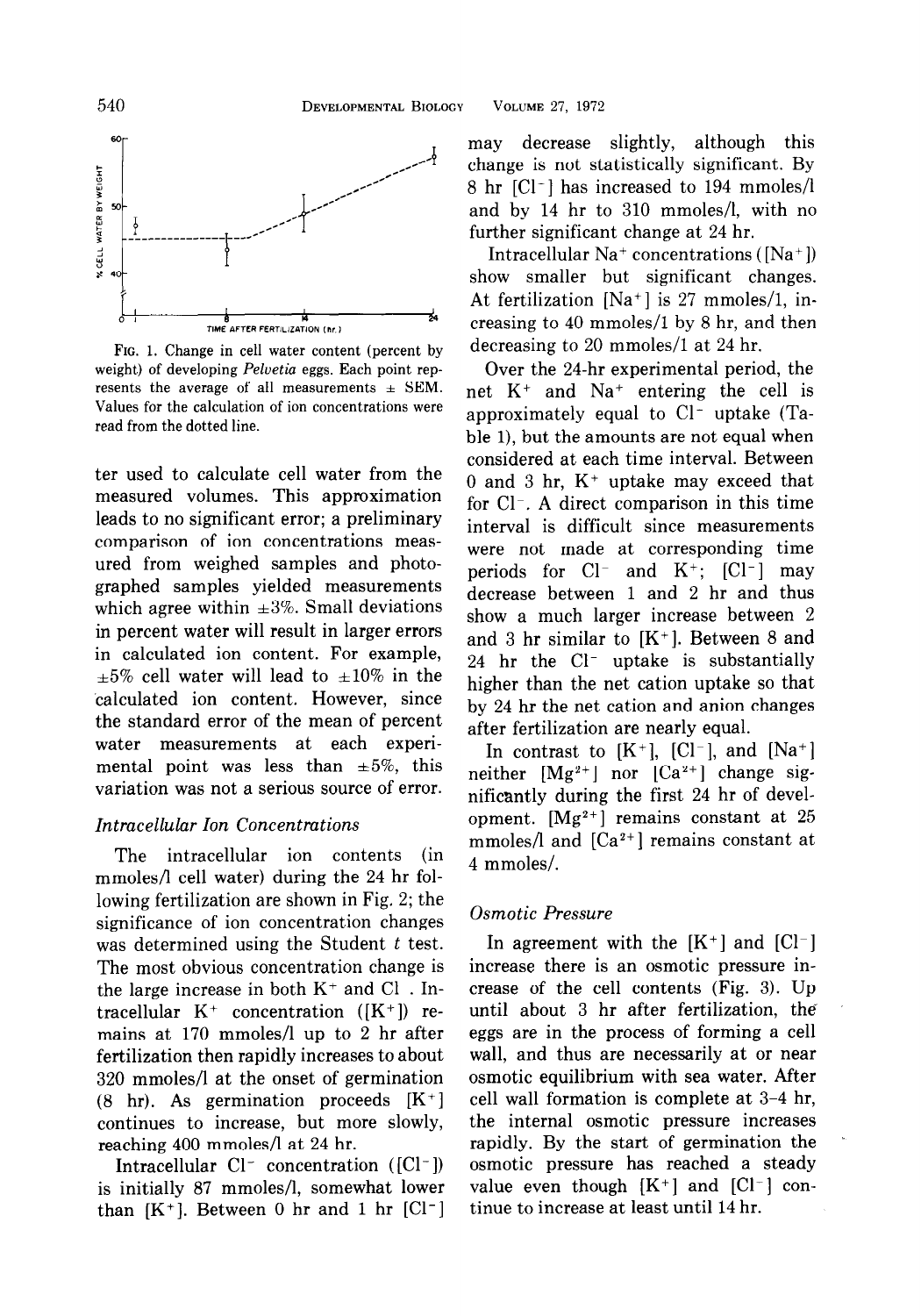

FIG. 2. Intracellular ion concentrations in developing Pelvetia eggs. Each point for  $K^+$ , Na<sup>+</sup>, Cl<sup>-</sup> represents the mean  $\pm$  SEM of from 6 to 20 measurements. Each point for Ca<sup>2+</sup> and Mg<sup>2+</sup> represents the mean of from 2 to 7 measurements. The values reported for zero time may vary slightly from the actual values at fertilization due to the choice of zero time as 30 min after the start of shedding. However, this consideration is probably only important for  $Na^+$  (see text).

| Time      |           | Ions       | Cations     | Anions |     |
|-----------|-----------|------------|-------------|--------|-----|
| interval  | $K^+$     | $Na+$      | $Cl^-$      |        |     |
| $0-3$ Hr  | $63 + 17$ | $-3 + 3$   | $22 + 8^b$  | 60     | 22  |
| $3-8$ Hr  | $86 + 27$ | $15 \pm 6$ | $94 \pm 11$ | 101    | 94  |
| $8-24$ Hr | $80 + 24$ | $-20 + 4$  | $126 + 11$  | 60     | 126 |

TABLE 1 ION CONCENTRATION INCREASES DURING THE 24 HR FOLLOWING FERTILIZATION<sup>®</sup>

a Increases are expressed as the concentration change (in mmoles/liter cell water) during the stated time  $interval \pm SEM$ .

<sup>b</sup> Measured between 1 and 3 hr.

During the first 24 hr after fertilization perimental period.  $intrac{$ lular K<sup>+</sup> and Cl<sup>-</sup> concentrations The intracellular concentrations reincrease substantially. Practically all ported here for  $Na<sup>+</sup>$ ,  $K<sup>+</sup>$ ,  $Cl<sup>-</sup>$ , and the concentration increase occurs between  $Ca^{2+}$  are in good agreement with radiocell wall formation (at 2-3 hr) and the active tracer equilibrium determinations time at which all cells have germinated (Robinson and Jaffe); unfortunately (at about 14 hr). Somewhat smaller but there were inadequate data for comparisignificant changes are evident for son with  $Mg^{2+}$ . Furthermore, there were  $[Na^+]$ , but  $[Mg^{2+}]$  and  $[Ca^{2+}]$  show no no indications that variations in washing

DISCUSSION significant changes during the 24-hr ex-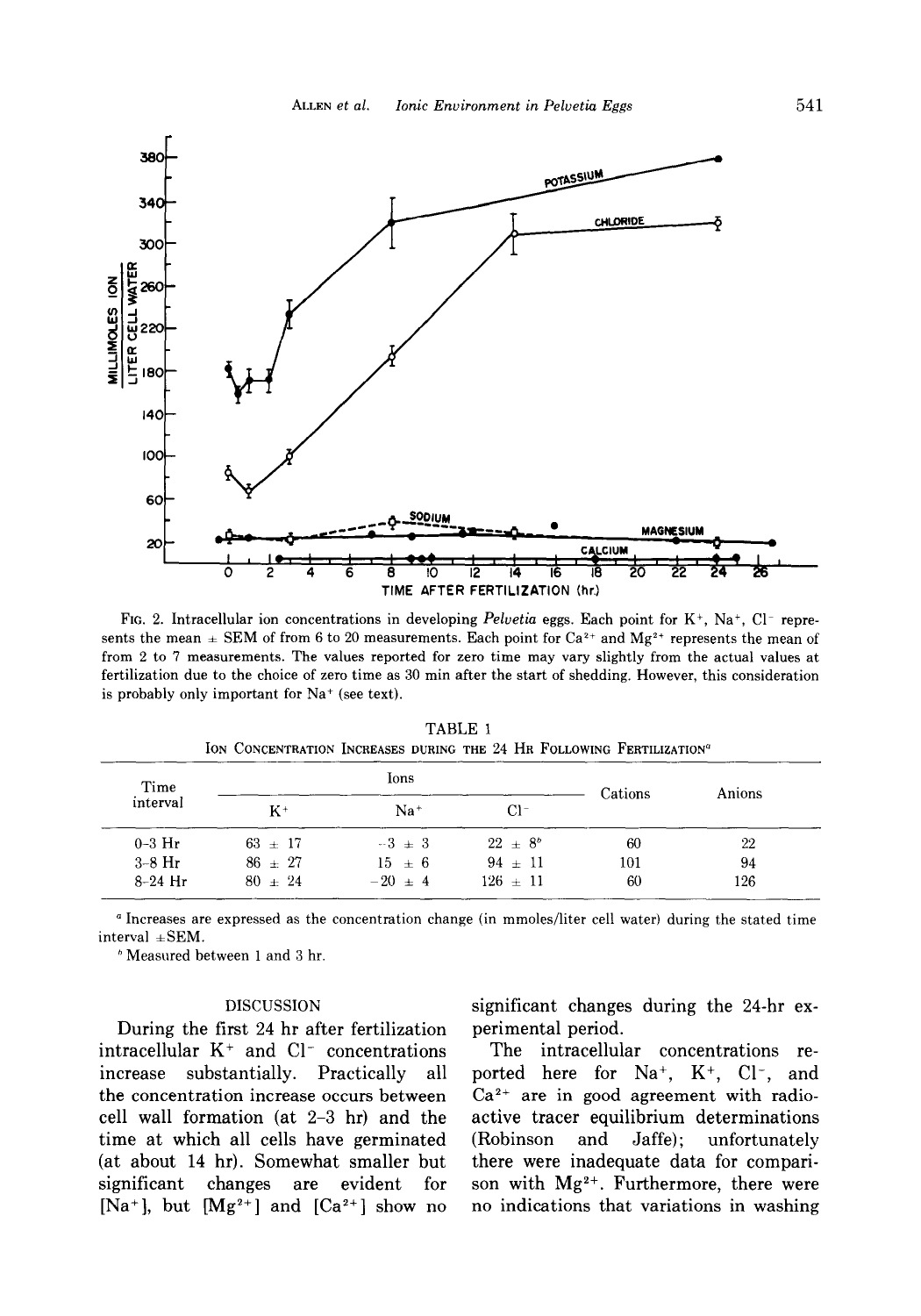

FIG. 3. Increase in the intracellular osmotic pressure in two experiments  $(0, \Box)$  of developing Pelvetia eggs. The intracellular osmotic pressure in excess of the osmotic pressure of the seawater medium is shown together with the % germination  $(\Delta)$ . Until after formation of the cell wall at 3 hr, osmotic pressure changes were difficult to measure since the cells tended to "dimple" rather than plasmolyze. The change was less than 20 milliosmoles and probably did not vary significantly from zero.

solutions or digestion and analysis procedures affected our results. For K+ samples washed with a more nearly physiological solution (ASW with  $K^+$  and  $SO_4^2$ <sup>-</sup> substituted by NaCl) rather than choline chloride, there was no appreciable variation in the results. And for Na+ a comparison of the atomic absorption and ion electrode analysis procedures yielded results agreeing within  $\pm 4\%$ .

Owing to the limited information on ion content changes during development no detailed comparison with other systems is possible, but the available information is assembled in Table 2. Not included in the table are specific references to rapid ion content changes within 15 min after fertilization. Rapid changes have been reported for  $[Na^+]$  and  $[K^+]$ (Monroy-Oddo and Esposito, 1951; Tyler and Monroy, 1959) as well as free  $Ca^{2+}$ (Mazia, 1937; Monroy-Oddo, 1946) in sea urchin. But whether these changes are only transient or lead to lasting changes over a longer period of development is not known.

The most obvious similarity among the results listed in Table 2 is the initially low  $[K^+]$ , increasing as development proceeds. In the case of frog,  $[K^+]$  in the unfertilized egg is lower than at any other stage of development, even in fully mature and differentiated cells. Total  $K^+$  in sea urchin does not change, but exchangable K+ (probably indicating cytoplasmic free  $K^+$ ) increases by 4-fold. A relatively low level of  $[K^+]$  in the unfertilized egg cell is also indicated by the lower  $[K^+]$  in the ovulated or unfertilized frog egg relative to the oocyte  $[K^+]$ .

For the other ions reported there are either insufficient data for an adequate comparison (e.g.,  $Cl^-$ ) or the concentration changes are at least apparently different from our system. In the case of frog [Na+] decreases at later stages of development, and for  $[Ca^{2+}]$  and  $[Mg^{2+}]$ in sea urchin concentration decreases are also reported. Although it should be mentioned that radioactive Na+ uptake in unfertilized eggs of the dioecious species Fucus vesiculosus indicated  $[Na^+]$  to be 70 mM (Robinson and Jaffe), much higher than reported for our zero time eggs. Perhaps [Na+] does decrease rapidly in the first 30 min after shedding and is thus not detected by our methods. Determinations of [Na+] at later times in Fucus vesiculosus should help clarify this point.

It should be pointed out that intracellular ion binding or compartmentalization may alter the apparent ion content changes with development. In the sea urchin, tracer studies indicate that 80- 90% of the potassium in the unfertilized egg is inexchangeable (Chambers and Chambers, 1949; Tyler and Monroy, 1959), and a recent investigation with  $K^+$ specific microelectrodes measures an internal potassium ion activity which does not differ much from its gross concentration (Steinhardt et al., 1971). Taken together, these two investigations suggest intracellular K+ compartments which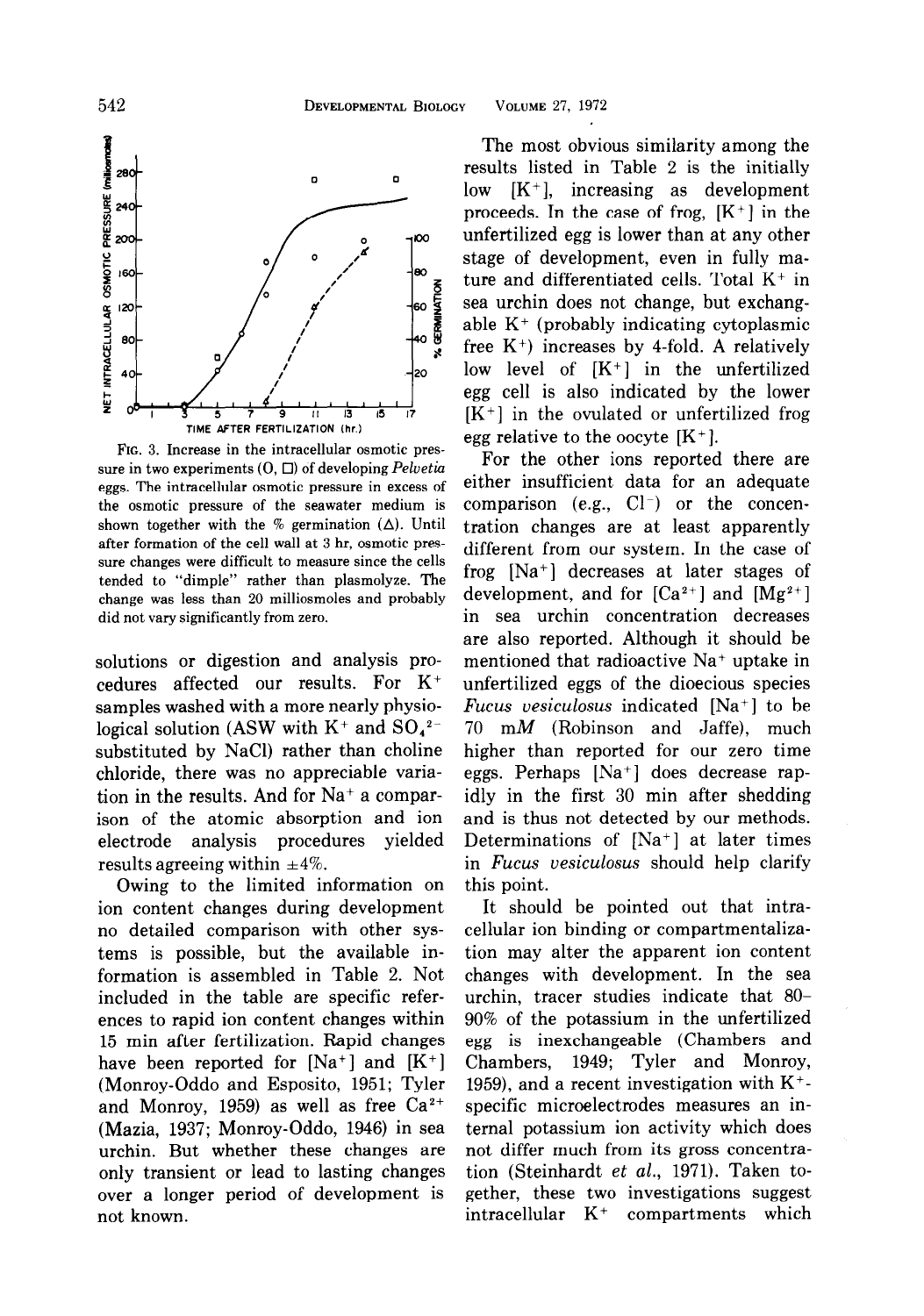| Material                                 | Developmental<br>stage | $K^+$            | $Na+$     | $Cl^-$            | $Ca^{2+}$             | $Mg^{2+}$ | Refer-<br>ence <sup>c</sup> |
|------------------------------------------|------------------------|------------------|-----------|-------------------|-----------------------|-----------|-----------------------------|
| Frog                                     | Oocyte                 | $108 - 115$      | $69 - 93$ | 43                | 3.0(2.7) <sup>a</sup> |           | $1 - 4$                     |
|                                          | Unfertilized egg       | 69               | 70        | 75                | 7.7 $(1.7)^a$         |           | ш                           |
|                                          | Blastula               | 85               | 39        |                   |                       |           | 5                           |
|                                          | Striated muscle        | 139              | 15        |                   |                       |           | 6                           |
|                                          | Nerve                  | 159              | 47        |                   |                       |           | 7                           |
|                                          | Smooth muscle          | 129              | 66        | 14                |                       |           | 8                           |
|                                          | Erythrocyte            | $\sim$ 120       |           |                   |                       |           | 9                           |
| Sea urchin                               | Unfertilized egg       | $(50)^{b}$       |           |                   |                       |           |                             |
|                                          |                        | 180-240          | 52        | 80                | $2.5 - 4$             | $11 - 22$ | $10 - 15$                   |
|                                          | Blastula               | 200 <sup>b</sup> |           |                   |                       |           |                             |
| Pelvetia                                 | Unfertilized egg       | 170              | 27?       | 87                | 4                     | 25        | <b>This</b>                 |
|                                          | Polarized egg          | 320              | 40        | 194               | 4                     | 25        | pa-                         |
|                                          | Two-cell stage         | 400              | 20        | 322               | 4                     | 25        | per                         |
| <sup>a</sup> Water-extractable fraction. |                        |                  |           | 7. Hurlbut (1958) |                       |           |                             |

TABLE 2 INTRACELLULAR ION CONCENTRATIONS OF EGGS (mmoles/liter cell water)

\* Exchangeable fraction.

c Key to references:

1. Morrill (1965)

2. Naora, et al. (1962)

3. Abelson and Duryee (1949)

4. Morrill et al. (1964)

5. Kostellow and Morrill (1968)

6. Hodgkin and Horowitz (1959)

are of equal  $K^+$  activity. Compartmentalization in frog eggs is suggested for Na+ by the separate analysis of nuclei and cytoplasm (Century, et al., 1970), for  $K^+$ by tracer studies (Ecker and Smith, 1971) and for  $Ca^{2+}$  by water-extractable fractions (Morrill, 1965). Unsuspected similarities in ion changes during development may become apparent with more detailed investigations of intracellular ion distributions using tracer exchange and ion specific microelectrodes.

Two important questions must now be considered: first, what is the cause of the  $[K^+]$  and  $[Cl^-]$  changes, and second, what is the *physiological significance* of these changes? Regarding the cause of the changes, the large  $[K^+]$  increase might be accounted for by the hyperpolarization of the membrane resting potential immediately after fertilization reported by Weisenseel and Jaffe (1972). However, a comparison of external and internal  $K^+$  with the membrane potential 8. Bozler et al. (1958)

9. Mullins et al. (1941)

10. Tyler and Monroy (1959)

11. Rothschild and Barnes (1953)

12. Shapiro and Davson (1941)

13. Mazia (1937)

14. Azarnia and Chambers (1970)

15. Steinhardt et al. (1971)

(see Weisenseel and Jaffe, 1972, Table 6) indicate an inward  $K^+$  pump at all times; although  $[K^+]$  is close to electrochemical equilibrium at later times. On the other hand,  $Cl^-$  is pumped out initially, but after  $2-3$  hr,  $Cl^-$  begins to increase and the apparent pump direction is reversed. Of course, the possibility of cytoplasmic compartmentalization, as discussed above, might alter these conclusions about the existence and direction of pumps. For the other cations  $(Na^+, Ca^{2+},$  $Mg^{2+}$ ) where the external concentrations are relatively much higher, an outwardly directed pump will always be necessary to maintain the low internal concentration.

Turning now to the second question just raised, the possible physiological significance of the  $[K^+]$  and  $[Cl^-]$  increase, two immediate possibilities can be suggested; increased  $[K^+]$  and  $[Cl^-]$  may activate enzymes necessary for development and/or increase the internal osmotic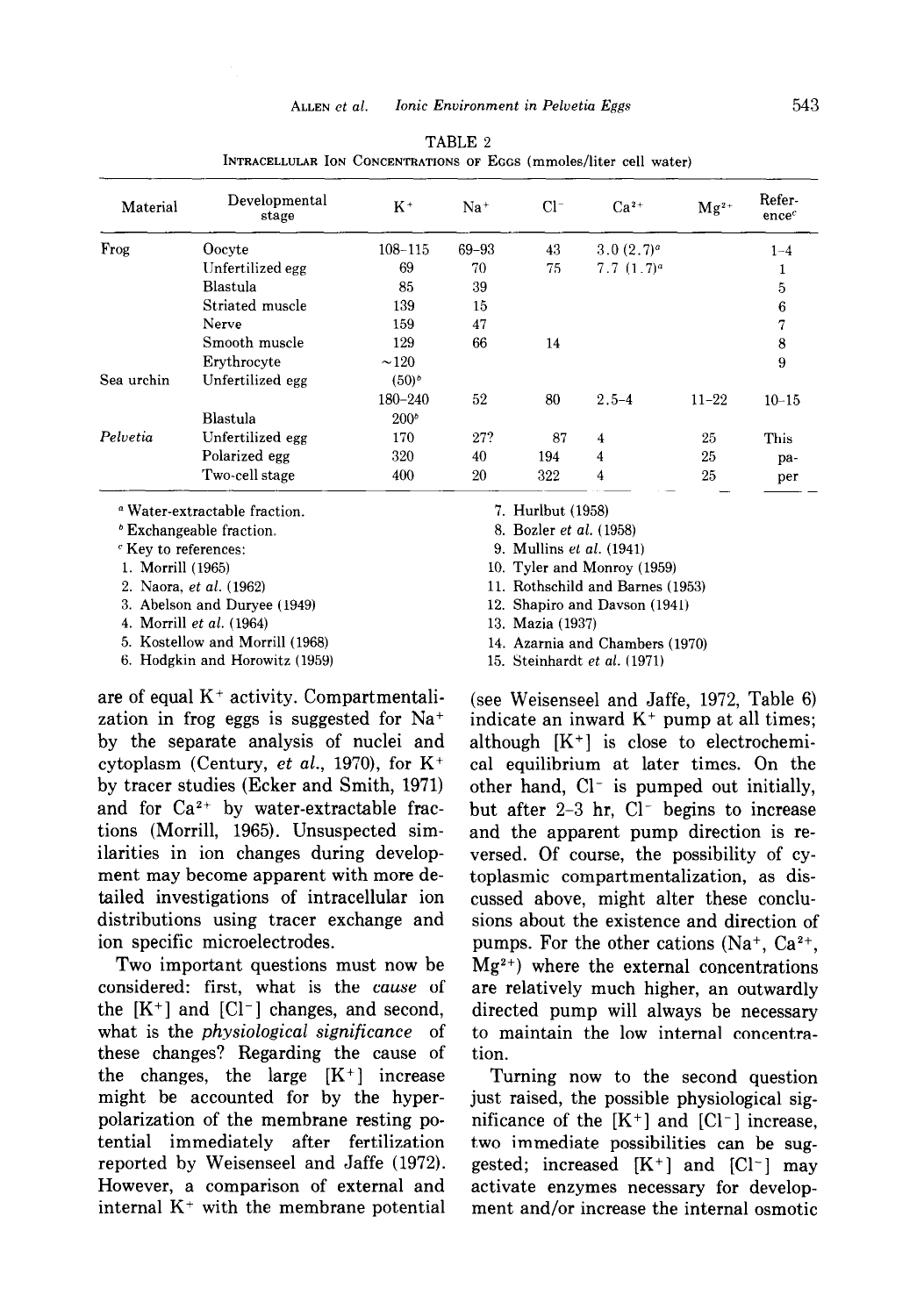pressure. 1. The general effects of ion concentrations on enzyme activity have been extensively discussed (Evans and Sorger, 1966; Suelter, 1970) specifically in the sea urchin (Epel et al., 1969). In cell-free preparations of sea urchin eggs, amino acid incorporation is greatly stimulated by  $K^+$ (Molinaro and Hultin, 1965). Moreover, the optimum  $[K^+]$  of 300 mM is similar to  $[K^+]$  attained by *Pelvetia* after fertilization. Molinaro and Hultin (1965) also report that the high  $[K^+]$  requirement is confined to the ribosomal functions.

In a species related to Pelvetia, Fucus vesiculosus some interesting features of protein synthesis are reported which might be related to ion changes. The rate of protein synthesis increases rapidly after fertilization, then decreases after 3.5 hr, but again increases after germination (Peterson and Torrey, 1968). At least initially the size of the heavy polysome fraction increases and decreases with the rate of protein synthesis (Linskens, 1969), but proteins necessary for rhizoid initiation are not synthesized until at least 8 hr after fertilization (Quatrano, 1968). Upon considering these observations on similar species, the high  $K^+$  optimum of ribosomal functions and timing of essential protein synthesis, together with the presently reported  $[K^+]$  changes, it seems possible that  $[K^+]$  may help activate and control protein synthesis after fertilization.

2. The importance of solute accumulation to supply osmotic pressure compatible with cell enlargement has recently been stressed by Steward and Mott (1969). In this respect it is important to note the osmotic pressure increase reported here precedes germination and expansion.

In general, the relations between developmental stage, intracellular ion concentration, and osmotic pressure fall into several well defined phases:

1. Before and just after fertilization the eggs are in osmotic equilibrium with sea water (1027 milliosmolar). The total ion content for unfertilized or zero time eggs would only account for about 300 milliosmoles of the initial internal osmotic pressure. A large part of the remaining 700 milliosmoles is possibly accounted for by mannitol and other low molecular weight carbohydrates (Bidwell et al., 1958; Lindberg and Page, 1954). Up to 2 hr there is no net ion uptake and the ion concentrations may even decrease (e.g., Cl-). During this phase the primary physiological event is the deposition of the cell wall.

2. From 2 to 8 hr the internal osmotic pressure increases rapidly by 180-300 milliosmoles. This increase could be totally accounted for by the simultaneous  $[K^+]$ and [Cl-] increase which would predict an osmotic pressure increase of 250 to 300 milliosmolar.

3. Between 8 and 14 hr the cells are in the process of germination. There is no further increase in osmotic pressure, but  $[K^+]$  and  $[Cl^-]$  continue to increase. The onset of growth and synthesis of new cellular material during germination possibly decreases soluble organic substances in the cell interior, at least initially. At the same time the osmotic pressure could be held relatively constant by the  $[K^+]$  and [Cl<sup>-</sup>] increases.

4. After 14 hr  $[K^+]$  and  $[Cl^-]$  have reached steady levels. By this time all the cells have germinated and are in the process of actively growing and expanding.

The changes in intracellular ion concentrations reported here emphasize the intimate relation of ion movements and concentrations with the developmental process. Of even more crucial importance may be the localized ion concentration within the developing cell. These local concentrations may vary due to binding or compartmentalization and regulate specific enzymes or even cell polarity (Jaffe, 1969).

This work was supported by the National Science Foundation and also assisted by an N.S.F. training grant to Miss Jacobsen. We received excellent technical assistance from Mrs. Judith Seeley.